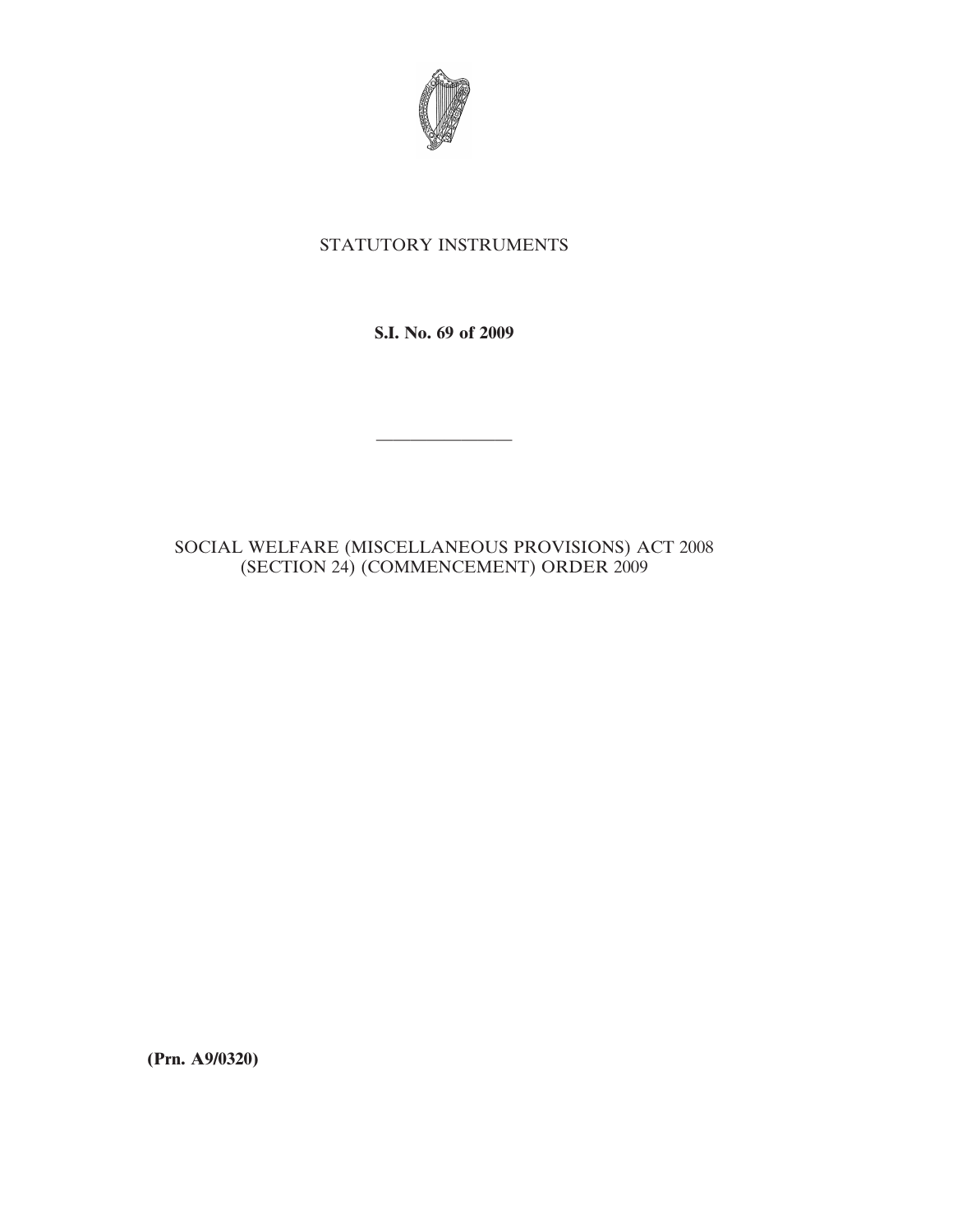## SOCIAL WELFARE (MISCELLANEOUS PROVISIONS) ACT 2008 (SECTION 24) (COMMENCEMENT) ORDER 2009

The Minister for Social and Family Affairs, in exercise of the powers conferred on her by section 1(6) of the Social Welfare (Miscellaneous Provisions) Act 2008 (No. 22 of 2008) hereby orders as follows:

1. This Order may be cited as the Social Welfare (Miscellaneous Provisions) Act 2008 (Section 24) (Commencement) Order 2009.

2. The second day of March 2009 is appointed as the day on which section 24 of the Social Welfare (Miscellaneous Provisions) Act 2008 (No. 22 of 2008) comes into operation.



GIVEN under the Official Seal of the Minister for Social and Family Affairs, 26 February 2009

MARY HANAFIN. Minister for Social and Family Affairs.

*Notice of the making of this Statutory Instrument was published in "Iris Oifigiu´il" of* 6*th March*, 2009.